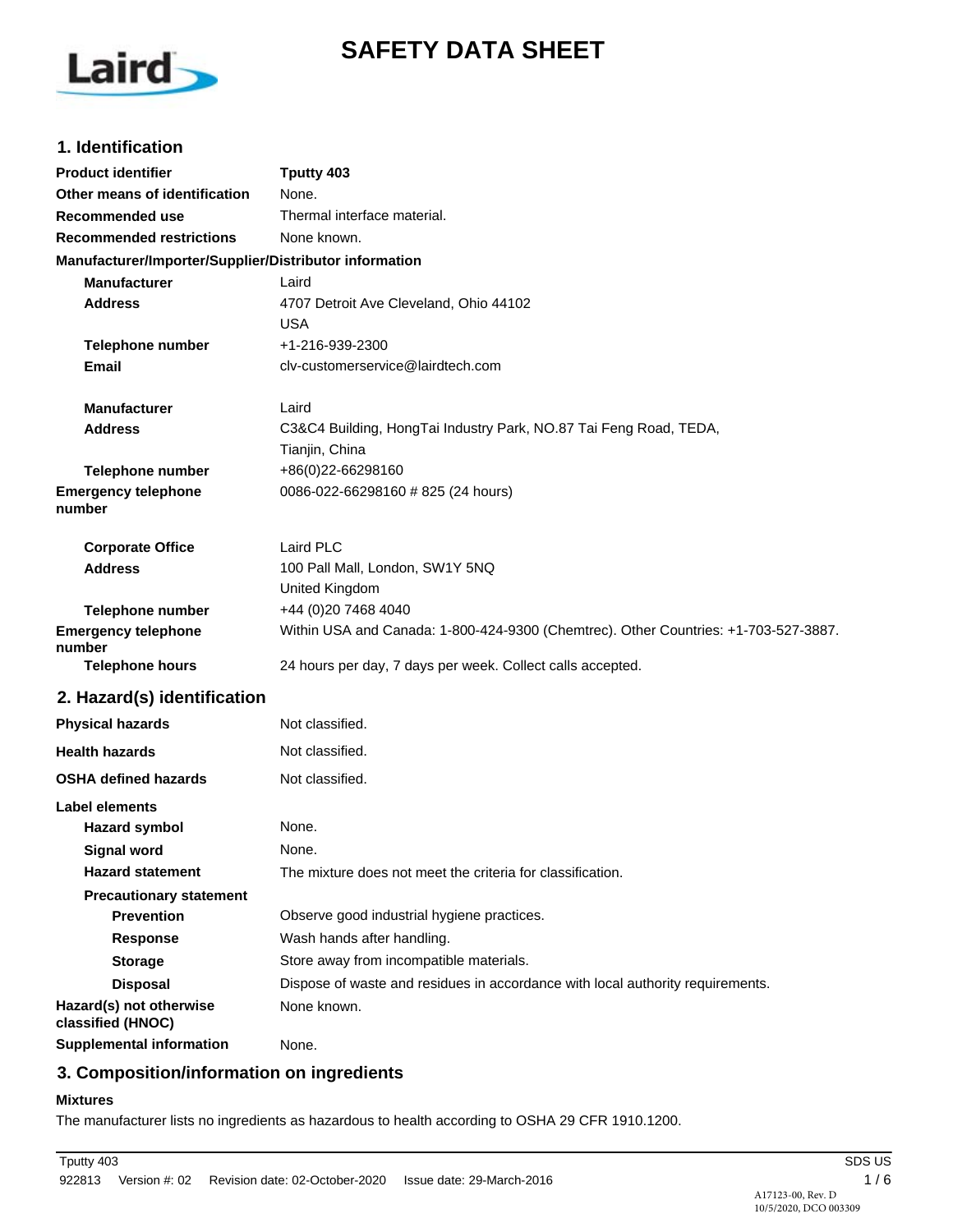## **4. First-aid measures**

| <b>Inhalation</b>                                                            | Not relevant, due to the form of the product.                                                                       |
|------------------------------------------------------------------------------|---------------------------------------------------------------------------------------------------------------------|
|                                                                              |                                                                                                                     |
| <b>Skin contact</b>                                                          | Wash hands with water as a precaution. No adverse effects due to skin contact are expected.                         |
| Eye contact                                                                  | Flush eyes with water as a precaution. No adverse effects due to eye contact are expected.                          |
| Ingestion                                                                    | Rinse mouth. No harmful effects expected in amounts likely to be ingested by accident.                              |
| <b>Most important</b><br>symptoms/effects, acute and<br>delayed              | Under normal conditions of intended use, this product is not expected to be a health risk.                          |
| Indication of immediate<br>medical attention and special<br>treatment needed | Treat symptomatically.                                                                                              |
| <b>General information</b>                                                   | Ensure that medical personnel are aware of the material(s) involved, and take precautions to<br>protect themselves. |
| 5. Fire-fighting measures                                                    |                                                                                                                     |

| Suitable extinguishing media                                     | Use fire-extinguishing media appropriate for surrounding materials.                                                                                                                                                       |
|------------------------------------------------------------------|---------------------------------------------------------------------------------------------------------------------------------------------------------------------------------------------------------------------------|
| Unsuitable extinguishing<br>media                                | No restrictions known.                                                                                                                                                                                                    |
| Specific hazards arising from<br>the chemical                    | During fire, gases hazardous to health may be formed.                                                                                                                                                                     |
| Special protective equipment<br>and precautions for firefighters | Self-contained breathing apparatus and full protective clothing must be worn in case of fire.<br>Selection of respiratory protection for firefighting: follow the general fire precautions indicated in<br>the workplace. |
| Fire fighting<br>equipment/instructions                          | In case of fire and/or explosion do not breathe fumes. Move containers from fire area if you can do<br>so without risk.                                                                                                   |
| <b>Specific methods</b>                                          | Use standard firefighting procedures and consider the hazards of other involved materials.                                                                                                                                |
| <b>General fire hazards</b>                                      | No unusual fire or explosion hazards noted.                                                                                                                                                                               |

#### **6. Accidental release measures**

| <b>Personal precautions,</b><br>protective equipment and<br>emergency procedures | Keep unnecessary personnel away. For personal protection, see section 8 of the SDS.                                            |
|----------------------------------------------------------------------------------|--------------------------------------------------------------------------------------------------------------------------------|
| <b>Methods and materials for</b><br>containment and cleaning up                  | Sweep up or gather material and place in appropriate container for disposal. For waste disposal,<br>see section 13 of the SDS. |
| <b>Environmental precautions</b>                                                 | Avoid discharge into drains, water courses or onto the ground.                                                                 |
| 7. Handling and storage                                                          |                                                                                                                                |
| <b>Precautions for safe handling</b>                                             | No special precautions are necessary beyond normal good hygiene practices. See Section 8 of the                                |

SDS for additional personal protection advice when handling this product. Observe good industrial hygiene practices. Store in closed original container in a dry place. Store away from incompatible materials (see Section 10 of the SDS). **Conditions for safe storage, including any incompatibilities**

## **8. Exposure controls/personal protection**

| <b>Occupational exposure limits</b>                                   | No exposure limits noted for ingredient(s).                                                                                                                                                                    |
|-----------------------------------------------------------------------|----------------------------------------------------------------------------------------------------------------------------------------------------------------------------------------------------------------|
| <b>Biological limit values</b>                                        | No biological exposure limits noted for the ingredient(s).                                                                                                                                                     |
| Appropriate engineering<br>controls                                   | In an industrial work environment no special precautions or control measures are required. Used<br>as intended, this product is not expected to generate potentially hazardous quantities of dust or<br>fumes. |
| Individual protection measures, such as personal protective equipment |                                                                                                                                                                                                                |
| <b>Eye/face protection</b>                                            | Not normally needed. If contact is likely, safety glasses with side shields are recommended.                                                                                                                   |
| <b>Skin protection</b><br><b>Hand protection</b>                      | Not normally needed. For prolonged or repeated skin contact use suitable protective gloves.                                                                                                                    |
| <b>Skin protection</b>                                                |                                                                                                                                                                                                                |
| Other                                                                 | No skin protection is ordinarily required under normal conditions of use. In accordance with good<br>industrial hygiene practices, precautions should be taken to avoid skin contact.                          |
| <b>Respiratory protection</b>                                         | Respiratory protection not required.                                                                                                                                                                           |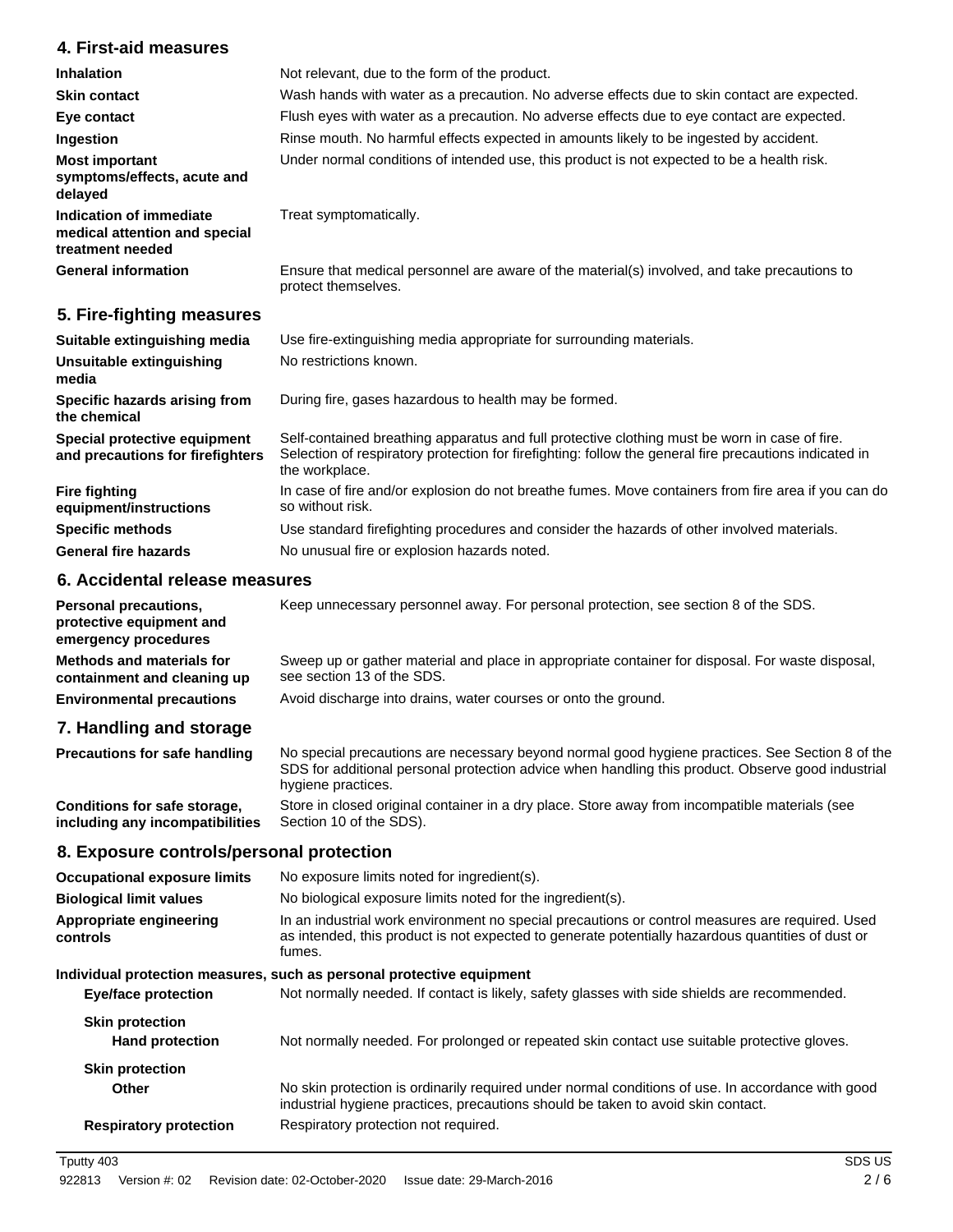| Thermal hazards | Wear appropriate thermal protective clothing, when necessary. |
|-----------------|---------------------------------------------------------------|
|                 |                                                               |

**General hygiene considerations**

Always observe good personal hygiene measures, such as washing after handling the material and before eating, drinking, and/or smoking. Routinely wash work clothing and protective equipment to remove contaminants.

## **9. Physical and chemical properties**

| Appearance                                        |                                                                                                                |
|---------------------------------------------------|----------------------------------------------------------------------------------------------------------------|
| <b>Physical state</b>                             | Solid.                                                                                                         |
| <b>Form</b>                                       | Paste.                                                                                                         |
| Color                                             | White.                                                                                                         |
| Odor                                              | None.                                                                                                          |
| <b>Odor threshold</b>                             | Not applicable.                                                                                                |
| рH                                                | Not applicable.                                                                                                |
| Melting point/freezing point                      | Not available.                                                                                                 |
| Initial boiling point and boiling<br>range        | Not applicable.                                                                                                |
| <b>Flash point</b>                                | Not applicable.                                                                                                |
| <b>Evaporation rate</b>                           | Not applicable.                                                                                                |
| Flammability (solid, gas)                         | Not available.                                                                                                 |
| Upper/lower flammability or explosive limits      |                                                                                                                |
| <b>Flammability limit - lower</b><br>$(\%)$       | Not applicable.                                                                                                |
| <b>Flammability limit - upper</b><br>(%)          | Not applicable.                                                                                                |
| Vapor pressure                                    | Not applicable.                                                                                                |
| Vapor density                                     | Not applicable.                                                                                                |
| <b>Relative density</b>                           | Not available.                                                                                                 |
| Solubility(ies)                                   |                                                                                                                |
| Solubility (water)                                | Not available.                                                                                                 |
| <b>Partition coefficient</b><br>(n-octanol/water) | Not available.                                                                                                 |
| <b>Auto-ignition temperature</b>                  | Not applicable.                                                                                                |
| <b>Decomposition temperature</b>                  | Not available.                                                                                                 |
| <b>Viscosity</b>                                  | Not applicable.                                                                                                |
| <b>Other information</b>                          |                                                                                                                |
| <b>Bulk density</b>                               | 2.5 g/cc (77 °F (25 °C))                                                                                       |
| <b>Explosive properties</b>                       | Not applicable.                                                                                                |
| <b>Oxidizing properties</b>                       | Not applicable.                                                                                                |
| <b>VOC</b>                                        | Not applicable.                                                                                                |
| 10. Stability and reactivity                      |                                                                                                                |
| <b>Reactivity</b>                                 | The product is stable and non-reactive under normal conditions of use, storage and transport.                  |
| <b>Chemical stability</b>                         | Material is stable under normal conditions.                                                                    |
| <b>Possibility of hazardous</b><br>reactions      | No dangerous reaction known under conditions of normal use.                                                    |
| <b>Conditions to avoid</b>                        | Contact with incompatible materials.                                                                           |
| Incompatible materials                            | Strong oxidizing agents.                                                                                       |
| <b>Hazardous decomposition</b><br>products        | Thermal decomposition or combustion may produce: Fumes of metal oxides. Silicon oxide fumes.<br>Carbon oxides. |
| 11. Toxicological information                     |                                                                                                                |

### **Information on likely routes of exposure**

**Inhalation** Due to the physical form of the product, the ingredients are not expected to present a hazard by inhalation.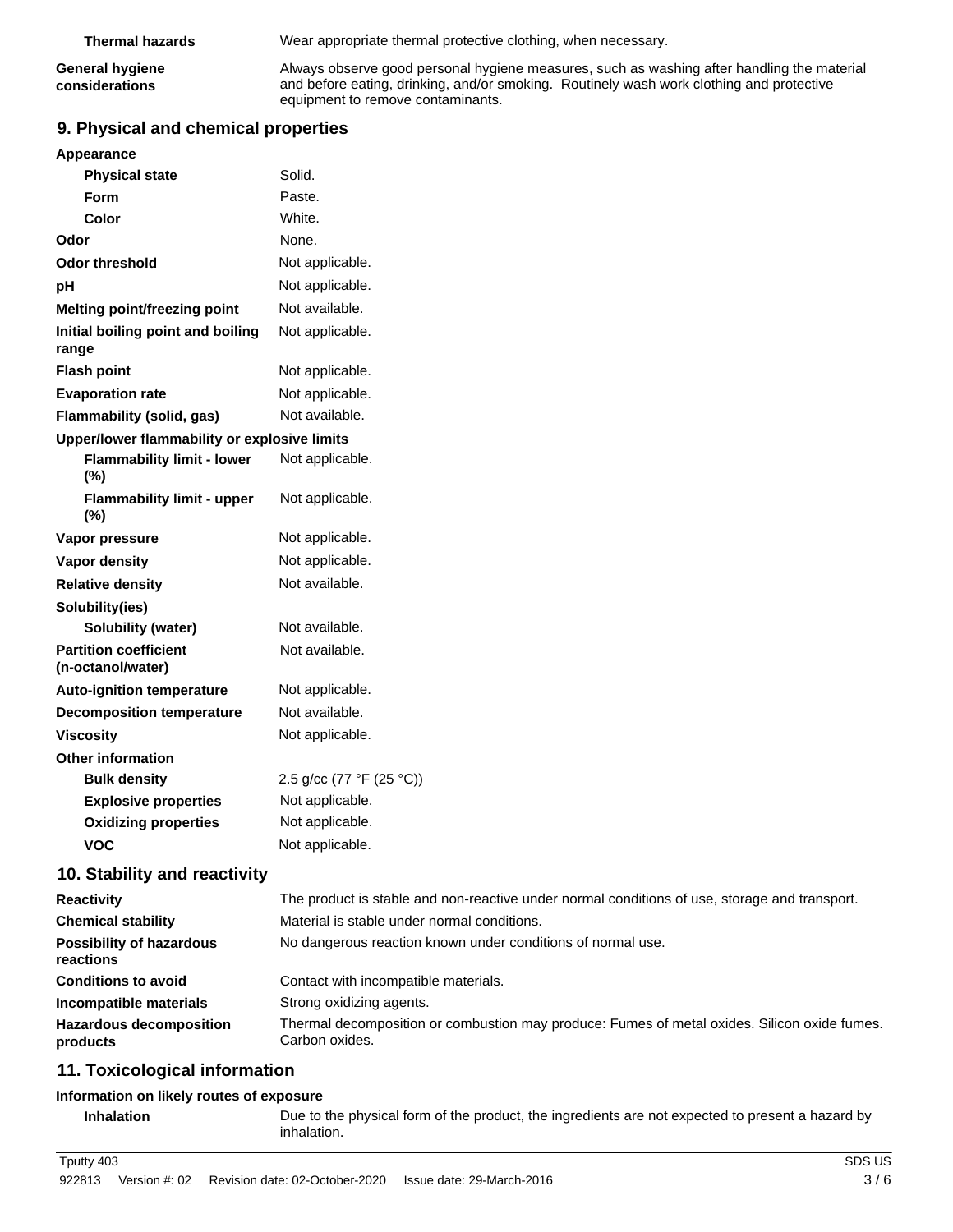| <b>Skin contact</b>                                                                | No adverse effects due to skin contact are expected.                                                                                                                                                             |
|------------------------------------------------------------------------------------|------------------------------------------------------------------------------------------------------------------------------------------------------------------------------------------------------------------|
| Eye contact                                                                        | No adverse effects due to eye contact are expected.                                                                                                                                                              |
| Ingestion                                                                          | No harmful effects expected in amounts likely to be ingested by accident.                                                                                                                                        |
| Symptoms related to the<br>physical, chemical and<br>toxicological characteristics | Under normal conditions of intended use, this product is not expected to be a health risk.                                                                                                                       |
| Information on toxicological effects                                               |                                                                                                                                                                                                                  |
| <b>Acute toxicity</b>                                                              | Not expected to be acutely toxic.                                                                                                                                                                                |
| <b>Skin corrosion/irritation</b>                                                   | No adverse effects due to skin contact are expected.                                                                                                                                                             |
| Serious eye damage/eye<br>irritation                                               | No adverse effects due to eye contact are expected.                                                                                                                                                              |
| Respiratory or skin sensitization                                                  |                                                                                                                                                                                                                  |
| <b>Respiratory sensitization</b>                                                   | Not a respiratory sensitizer.                                                                                                                                                                                    |
| <b>Skin sensitization</b>                                                          | This product is not expected to cause skin sensitization.                                                                                                                                                        |
| <b>Germ cell mutagenicity</b>                                                      | No data available to indicate product or any components present at greater than 0.1% are<br>mutagenic or genotoxic.                                                                                              |
| Carcinogenicity                                                                    | Not classifiable as to carcinogenicity to humans.                                                                                                                                                                |
| Not listed.<br><b>NTP Report on Carcinogens</b><br>Not listed.                     | IARC Monographs. Overall Evaluation of Carcinogenicity<br>OSHA Specifically Regulated Substances (29 CFR 1910.1001-1053)                                                                                         |
| Not listed.                                                                        |                                                                                                                                                                                                                  |
| <b>Reproductive toxicity</b>                                                       | This product is not expected to cause reproductive or developmental effects.                                                                                                                                     |
| Specific target organ toxicity -<br>single exposure                                | Not classified.                                                                                                                                                                                                  |
| Specific target organ toxicity -<br>repeated exposure                              | Not classified.                                                                                                                                                                                                  |
| <b>Aspiration hazard</b>                                                           | Not relevant, due to the form of the product.                                                                                                                                                                    |
| 12. Ecological information                                                         |                                                                                                                                                                                                                  |
| <b>Ecotoxicity</b>                                                                 | The product is not classified as environmentally hazardous. However, this does not exclude the<br>possibility that large or frequent spills can have a harmful or damaging effect on the environment.            |
| <b>Persistence and degradability</b>                                               | No data is available on the degradability of this product.                                                                                                                                                       |
| <b>Bioaccumulative potential</b>                                                   | No data available on bioaccumulation.                                                                                                                                                                            |
| <b>Mobility in soil</b>                                                            | No data available for this product.                                                                                                                                                                              |
| Other adverse effects                                                              | An environmental hazard cannot be excluded in the event of unprofessional handling or disposal.                                                                                                                  |
| 13. Disposal considerations                                                        |                                                                                                                                                                                                                  |
| <b>Disposal instructions</b>                                                       | Collect and reclaim or dispose in sealed containers at licensed waste disposal site.                                                                                                                             |
| <b>Local disposal regulations</b>                                                  | Dispose in accordance with all applicable regulations.                                                                                                                                                           |
| Hazardous waste code                                                               | The waste code should be assigned in discussion between the user, the producer and the waste<br>disposal company.                                                                                                |
| Waste from residues / unused<br>products                                           | Dispose of in accordance with local regulations. Empty containers or liners may retain some<br>product residues. This material and its container must be disposed of in a safe manner.                           |
| <b>Contaminated packaging</b>                                                      | Since emptied containers may retain product residue, follow label warnings even after container is<br>emptied. Empty containers should be taken to an approved waste handling site for recycling or<br>disposal. |
|                                                                                    |                                                                                                                                                                                                                  |

## **14. Transport information**

## **DOT**

Not regulated as dangerous goods.

## **IATA**

Not regulated as dangerous goods.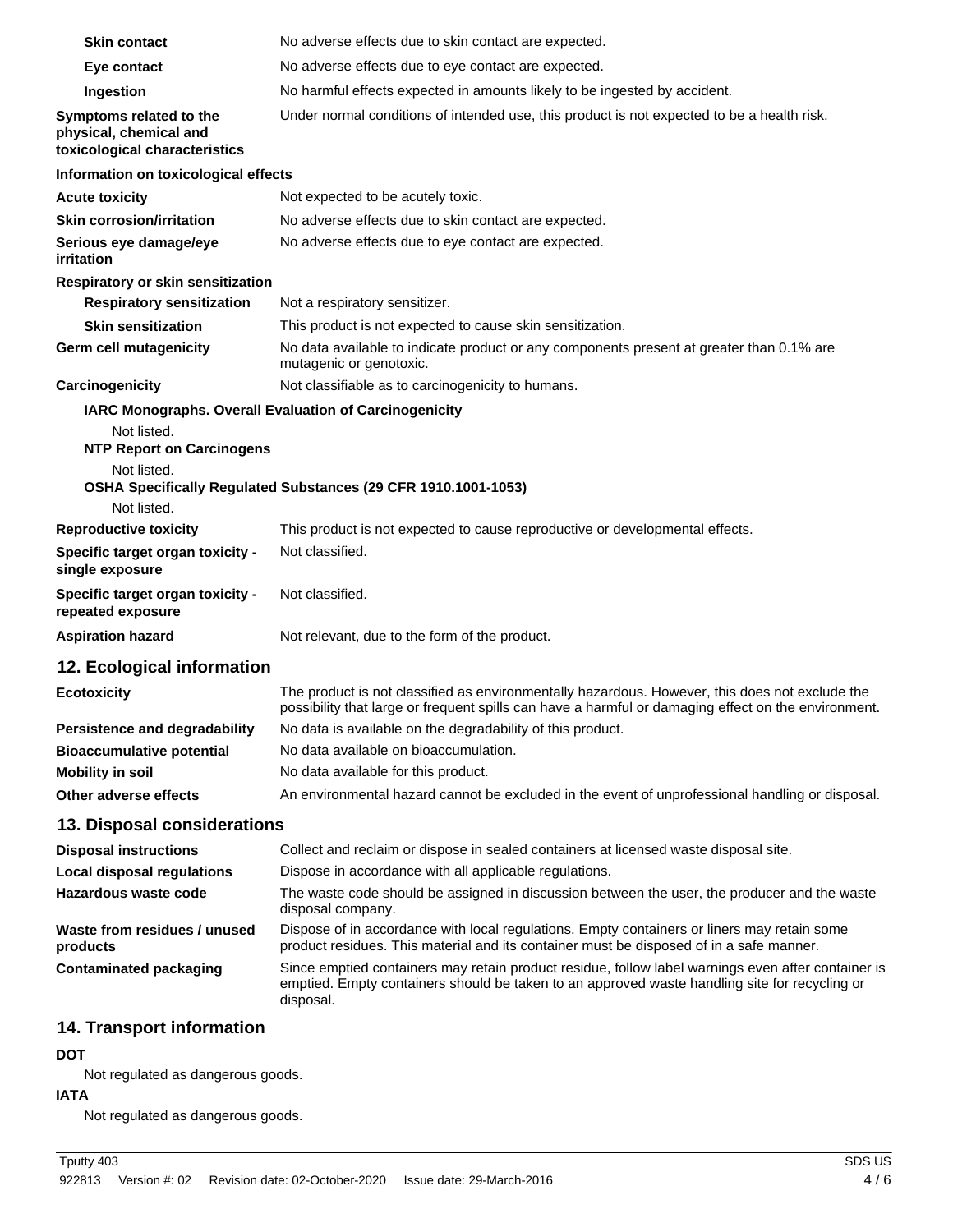#### **IMDG**

Not regulated as dangerous goods.

#### **Transport in bulk according to** Not applicable. **Annex II of MARPOL 73/78 and the IBC Code**

#### **15. Regulatory information**

This product is not known to be a "Hazardous Chemical" as defined by the OSHA Hazard Communication Standard, 29 CFR 1910.1200. **US federal regulations TSCA Section 12(b) Export Notification (40 CFR 707, Subpt. D)** Not regulated. **CERCLA Hazardous Substance List (40 CFR 302.4)** Not listed. **SARA 304 Emergency release notification** Not regulated. **OSHA Specifically Regulated Substances (29 CFR 1910.1001-1053)** Not listed. **Toxic Substances Control Act (TSCA)** All components of the mixture on the TSCA 8(b) inventory are designated "active". **SARA 302 Extremely hazardous substance Superfund Amendments and Reauthorization Act of 1986 (SARA)** Not listed. **SARA 311/312 Hazardous** No **chemical**

**SARA 313 (TRI reporting)** Not regulated.

#### **Other federal regulations**

**Clean Air Act (CAA) Section 112 Hazardous Air Pollutants (HAPs) List**

Not regulated.

**Clean Air Act (CAA) Section 112(r) Accidental Release Prevention (40 CFR 68.130)**

Not regulated.

**Safe Drinking Water Act** Not regulated. **(SDWA)**

#### **US state regulations**

**US. Massachusetts RTK - Substance List**

Not regulated.

**US. New Jersey Worker and Community Right-to-Know Act**

Not listed.

**US. Pennsylvania Worker and Community Right-to-Know Law**

Not listed.

#### **US. Rhode Island RTK**

Not regulated.

#### **California Proposition 65**

California Safe Drinking Water and Toxic Enforcement Act of 1986 (Proposition 65): This material is not known to contain any chemicals currently listed as carcinogens or reproductive toxins. For more information go to www.P65Warnings.ca.gov.

#### **International Inventories**

#### Country(s) or region Inventory name **Country in the Country of Country (yes/no**)<sup>\*</sup>

United States & Puerto Rico Toxic Substances Control Act (TSCA) Inventory Yes

\*A "Yes" indicates this product complies with the inventory requirements administered by the governing country(s).

A "No" indicates that one or more components of the product are not listed or exempt from listing on the inventory administered by the governing country(s).

## **16. Other information, including date of preparation or last revision**

**Issue date** 29-March-2016